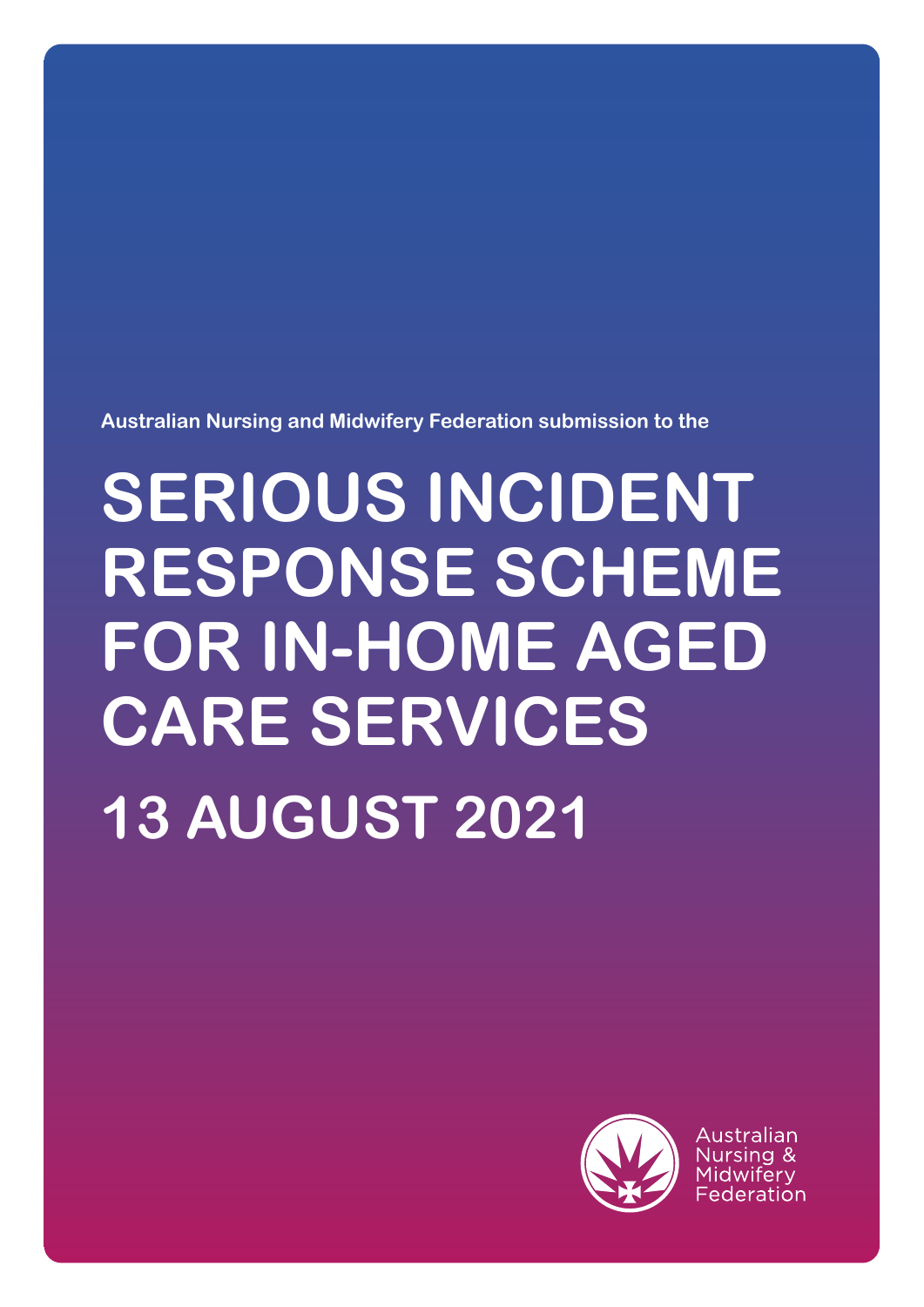

> **Annie Butler Federal Secretary**

**Lori-anne Sharp Assistant Federal Secretary**

**Australian Nursing and Midwifery Federation Level 1, 365 Queen Street, Melbourne VIC 3000 T: 03 9602 8500 F: 03 9602 8567 E: anmffederal@anmf.org.au W: www.anmf.org.au**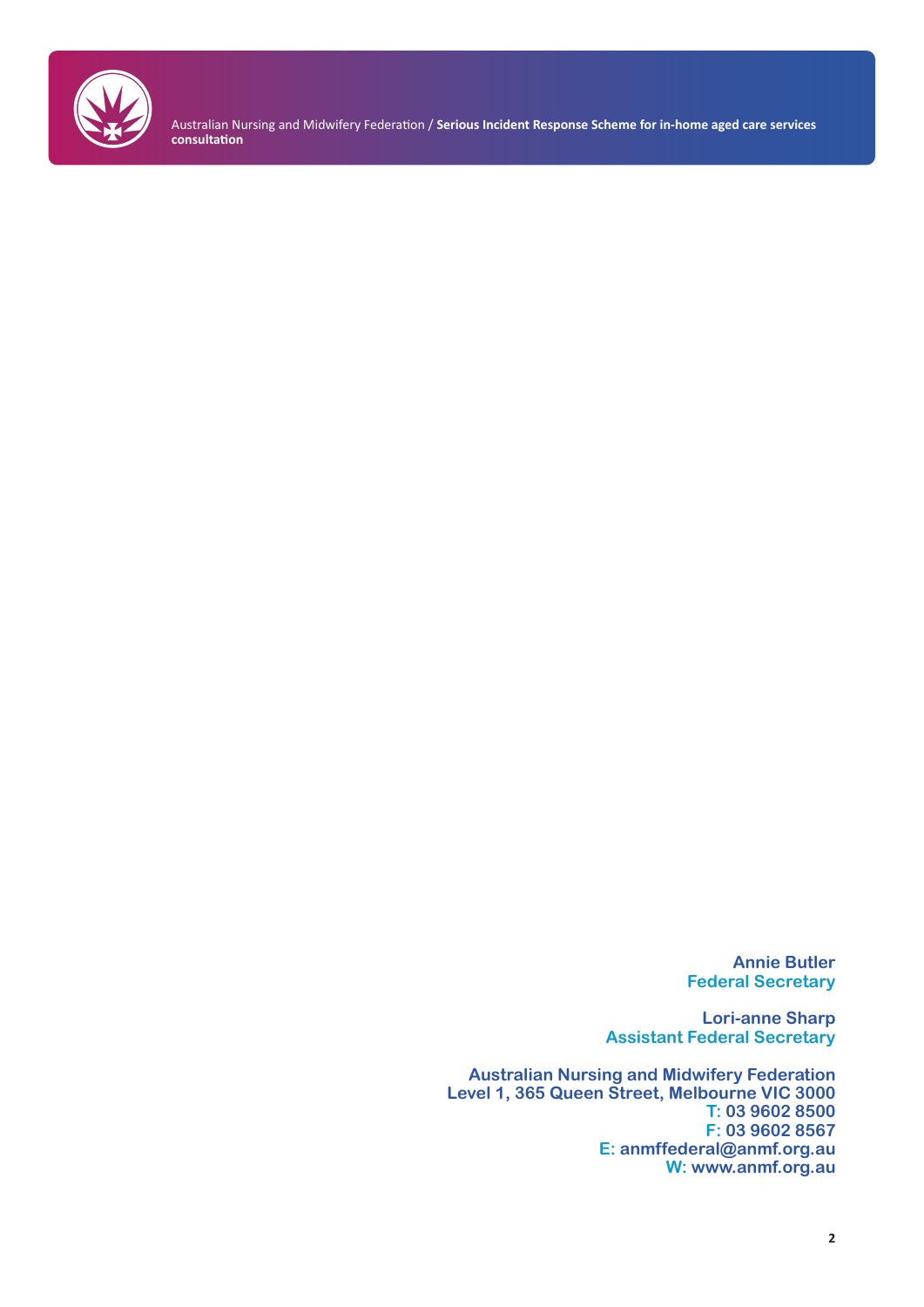

# **INTRODUCTION**

The Australian Nursing and Midwifery Federation (ANMF) is Australia's largest national union and professional nursing and midwifery organisation. In collaboration with the ANMF's eight state and territory branches, we represent the professional, industrial and political interests of more than 300,000 nurses, midwives and carers across the country.

Our members work in the public and private health, aged care and disability sectors across a wide variety of urban, rural and remote locations. We work with them to improve their ability to deliver safe and best practice care in each and every one of these settings, fulfil their professional goals and achieve a healthy work/life balance.

Our strong and growing membership and integrated role as both a professional and industrial organisation provide us with a complete understanding of all aspects of the nursing and midwifery professions and see us uniquely placed to defend and advance our professions.

Through our work with members we aim to strengthen the contribution of nursing and midwifery to improving Australia's health and aged care systems, and the health of our national and global communities.

With regard to care of older people, ANMF members work across all settings in which aged care is delivered, including over 40,000 members who are currently employed directly in the aged care sector. Many more of our members are involved in the provision of health care for older persons who move across sectors (acute, residential, community and in-in-home care), depending on their health needs. Being at the forefront of aged care, and caring for older people over the twenty-four hour period in acute care, residential facilities and the community, our members are in a prime position to make clear recommendations to improve the care provided and enhance processes for access to that care.

The ANMF welcomes the opportunity to provide feedback on the consultation for the Serious Incident Response Scheme (SIRS) for Commonwealth funded in-home aged care services. The ANMF has keenly engaged in the consultation and implementation of the SIRS for residential care and supports the expansion of the scheme to include in-home aged care delivery. People have the right to be treated with respect and dignity, whether they are being cared for in their own homes, a community setting, acute or residential aged care.<sup>1</sup>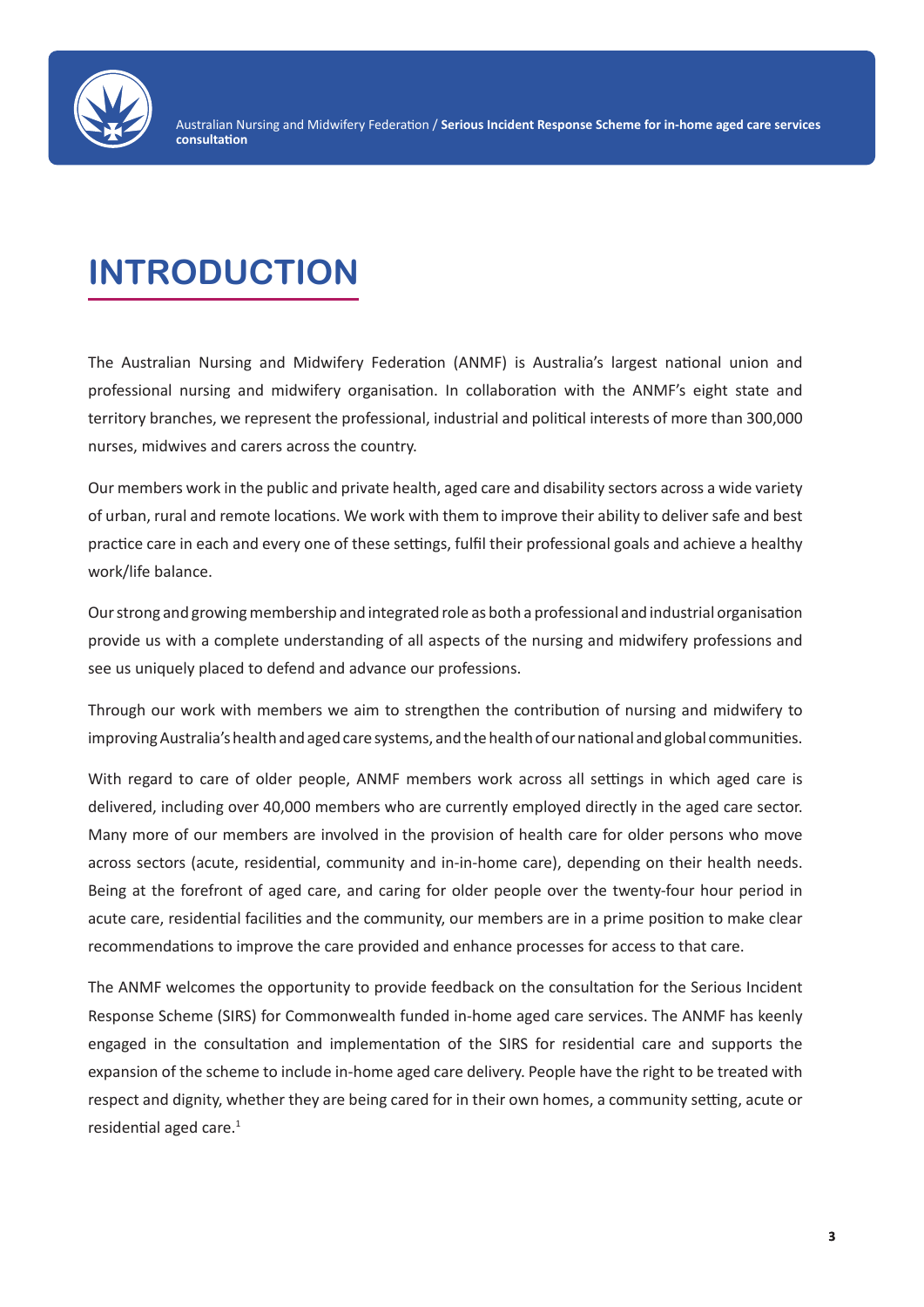

The Royal Commission into Aged Care Quality and Safety, *Final Report: Care Dignity and Respect* outlined that there is an unacceptably high level of neglect and abuse in residential care. The report suggests that it is estimated there were between 32,193 and 44,131 alleged assaults in 2018-2019 and the alleged incidents of unlawful sexual contact could be as high as 2,520 in the 2018-2019 period.<sup>2</sup> Alarmingly, the data regarding neglect and abuse within in-home care is even less available and transparent. It is therefore essential for public safety that the SIRS is implemented for in-home care delivery. This scheme will not only ensure providers have structured governance and reporting systems in place but it will also enable the Aged Care Quality and Safety Commission (the Commission) to monitor and oversee in-home care providers response to managing serious incidents.

Whilst the ANMF supports the SIRS, it must be acknowledged that as long as the significant issues with staffing workloads and skills mix in aged care are neglected, any serious incident reporting process implemented in aged care in-home services is not going to be manageable. ANMF members have described at length the ongoing issues and impact SIRS has created on their workloads in residential care. They have experienced less time to care for residents in an already understaffed environment as outlined by the Commission in their final report.<sup>3</sup> A SIRS for in-home care must include an element that requires approved providers to allocate protected additional staff time to complete the reporting and to ensure further reporting requirements do not take the nurse or care worker away from their direct care responsibilities.

In addition to the above mentioned essential staffing required for the Scheme, the ANMF recommends that for the system to work effectively it must also be consistent with the following principles:

- Serious incidents must be reported and managed safely irrespective of the context of the care being delivered;
- The workforce must be supported and trained to understand how to assess and provide immediate management of any identified serious incident and the associated reporting requirements;
- Individuals receiving care are made aware of the SIRS and understand that they can report an incident directly to the Commission at any time;
- The workforce can directly report an incident to the Commission when required;
- Nurses and care workers should feel safe, supported and protected in reporting an incident;
- The workforce is engaged in reviewing incidents and provided with ongoing education and support where required;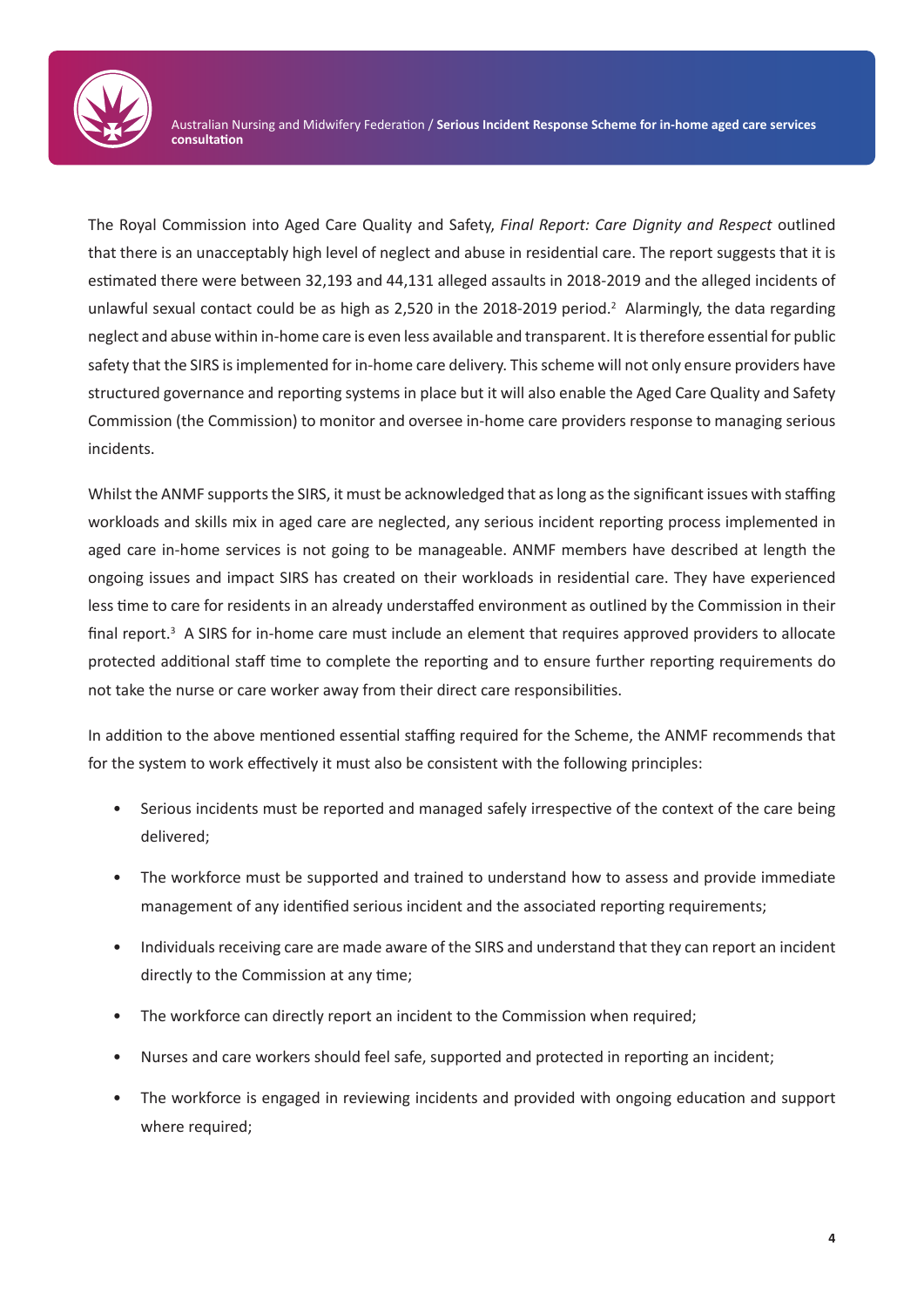

- The SIRS assessment and monitoring, at both a provider and Commission level, must consider the context in which the incident occurred, including systemic influences, such as the number of nurses and care workers allocated to provide all elements of assessed care;
- The Commission has a system which not only elicits information on serious incidents, but focusses on actions, outcomes and open disclosure<sup>4</sup>, to effectively deliver a safety agenda of continuous improvement rather than blame for the aged care sector.

With the above principles being included as the basis of a SIRS for in-home care, the ANMF supports Option 2 of the KPMG's final report, *Improving Aged Care Quality Protections: Options for a Serious Incident Response Scheme (SIRS) in home and community aged care* outlined in the consultation paper.

#### This option states:

*SIRS for residential aged care is implemented in the home and community care setting with amendments to acknowledge the different care setting.* 

# **Questions**

**1. I consent to the Department collecting the information requested in Citizen Space about me, including any sensitive information, for the purposes indicated above.**

Yes, the ANMF consents to the Department collecting the information requested.

**2. Do you give consent for your submission to be published in whole or in part?**

Yes, the ANMF provides consent for the submission to be published in whole.

**3. What is your name?**

Annie Butler, ANMF Federal Secretary.

**4. If you are submitting a response on behalf of an organisation, what is your organisation's name?**

The Australian Nursing and Midwifery Federation.

**5. What stakeholder category do you most identify with?**

Other (please specify)

Union, professional and industrial organisation.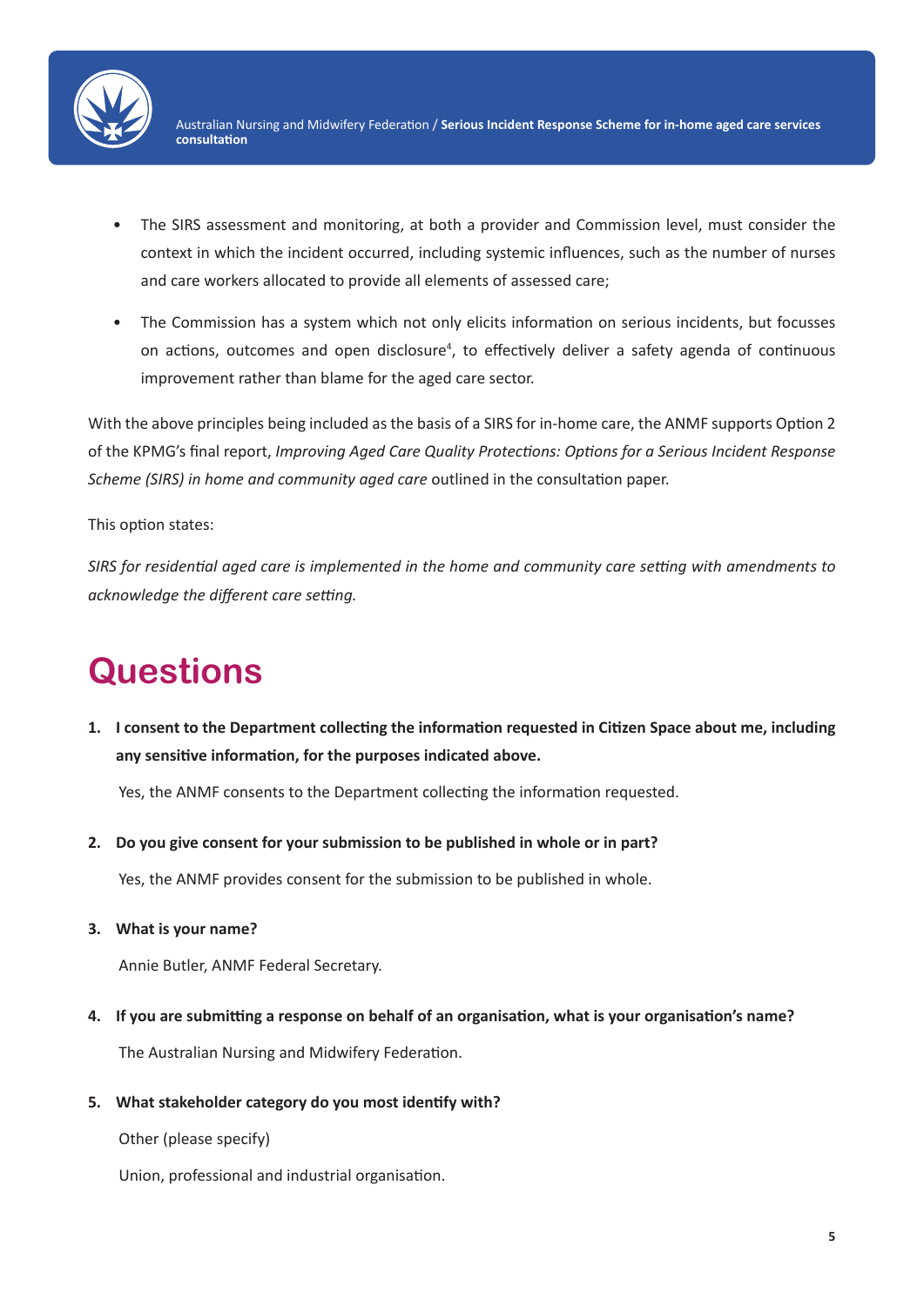

**6. If you are a consumer carer or consumer representative - do you, or the person/s you care for or represent, identify with or belong to one or more of the following groups?**

N/A

- **7. If you are an approved provided of in-home care services, please let us know if your organisation is:** N/A
- **8. Where does your organisation operate (if applicable)? Otherwise, where do you live?**

All states and territories in Australia.

**Questions 9 and 10 refer to uploading the submission and have therefore not been addressed.** 

## **10. Should the requirements described in Divisions 1 – 3 of Part 4A of the Quality of Care Principles (relating to incident management and prevention) also apply to providers of in-home services?**

The content preceding this question in the consultation paper refers to Part 4B of the Quality of Care Principles. The ANMF is presuming 4A is written in error in the question and will provide a response based on the question referring to 4B not 4A of the principles.

The consultation paper outlines the following provider responsibilities described in the Quality of Care principles:

- *• manage incidents, with a focus on the safety, health and wellbeing and quality of life of care recipients;*
- *• respond to incidents by taking certain actions;*
- *• assess the incident;*
- *collect data relating to incidents to enable the provider to continuously improve its management and prevention of incidents;*
- *• include certain procedures in its incident management system and ensure that roles and responsibilities of staff are clear in relation to the management, resolution and prevention of incidents; and*
- *• keep certain records.*

The ANMF supports all of the outlined provider responsibilities being included in a SIRS for home-care as this would be consistent with the requirements for residential care. However, the emphasis of the legislation must focus on prevention of incidents as well as the effective management. A component of an effective SIRS must include an evaluation and review of processes that contributed to the incident and may be modified to prevent further serious incidents from occurring.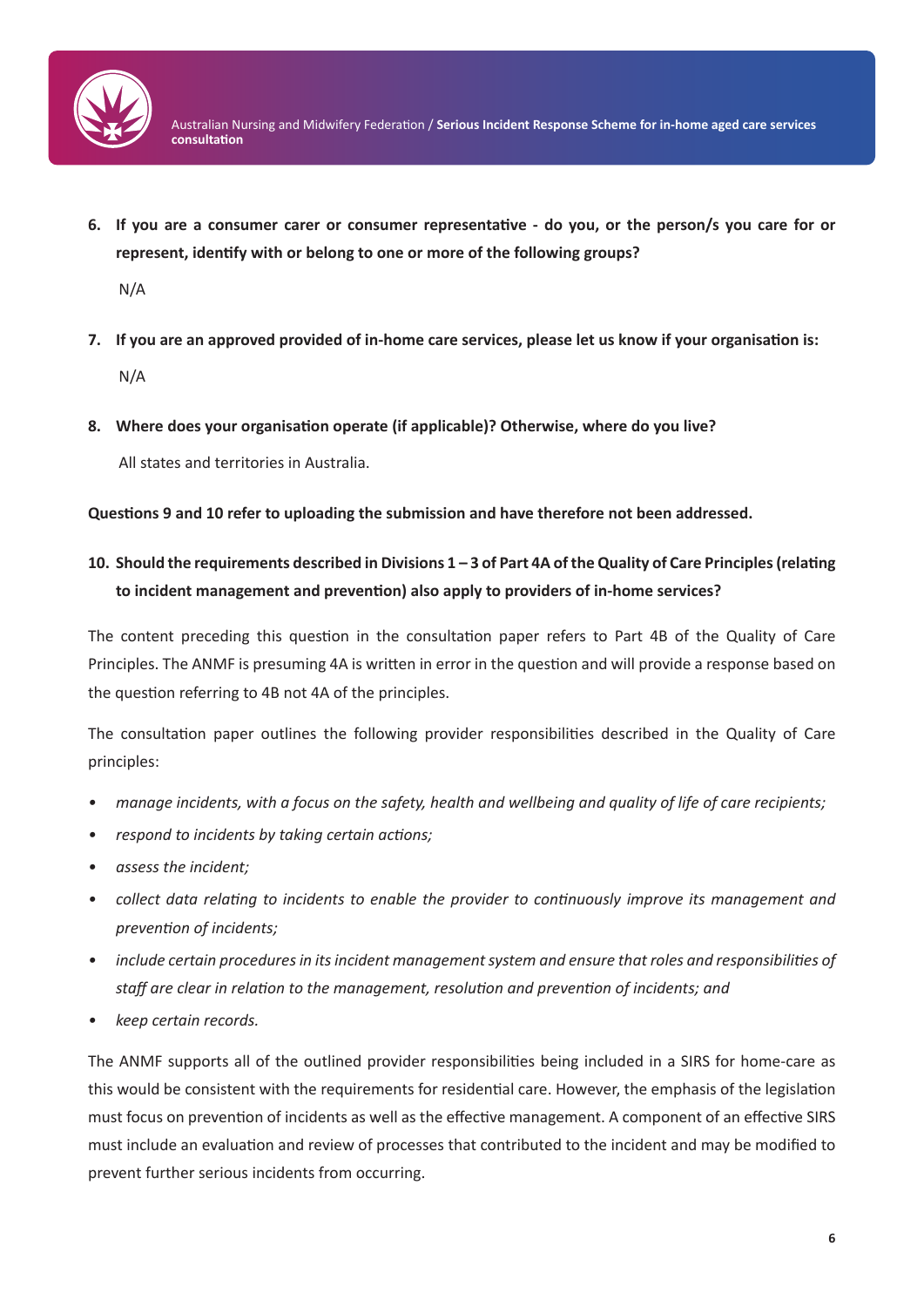

It is also important to note that there are many in-home care providers who may not currently have efficient incident reporting processes within their organisations. This must be established and consistently monitored. Nurses and care workers working for these providers will need further time, support and education to understand their responsibilities under the new SIRS.

## **11. Are there any adjustments that need to be made to these requirements to reflect the different in-home services context?**

There are a number of considerations which will require adjustment to the context of an in-home care SIRS. Inadequate staffing is a core issue contributing to the risk of serious injury or preventable death of people being cared for in aged care. The frequency of serious incidents for individuals will reduce when the staffing level and skills mix meets the assessed needs of the individual receiving care.

The workload for nurses and care workers caring for individuals in an in-home care context is often unmanageable. The ANMF has been voicing our members' concerns for many years, regarding the increasingly dire situation they experience in reduced staffing, inadequate time to care and the poor skills mix of care staff in in-home care delivery. The time allocated for each individual often does not meet the care needs and nurses and care workers find themselves alone in difficult situations, making decisions on priorities for care delivery. These situations are further compounded when a nurse or care worker is allocated to provide care for an individual who has been assessed as requiring a level 4 home care package but is only funded for a level 2 package due to delays on the wait list.

It is clear that the implementation of a SIRS in home care will impact the workload of a nurse or care worker. As previously articulated, we know these workers will require additional protected time to implement a SIRS system and then to maintain the additional reporting requirements of the scheme. Given the paucity of time already available to nurses and care workers, it is essential that the current workload concerns are considered, monitored and regulated, particularly during the implementation phase to ensure allocated staffing and skills mix are meeting the assessed needs of the individuals care requirements.

Another difference between in-home care and residential care is that the majority of in-home care delivery is provided autonomously by the nurse or care worker, often on a one to one basis. This means for a SIRS to be effective, all aged care workers employed in the sector will need to understand the reportable requirements and be well informed about a clear, accessible escalation process when an incident occurs. Aged care workers will require a culture of support and not blame to encourage reporting. The SIRS also needs to be strongly focused on a systems approach of good clinical governance, continuous improvement and evaluation to learn from serious incidents when they do occur and to assist with prevention.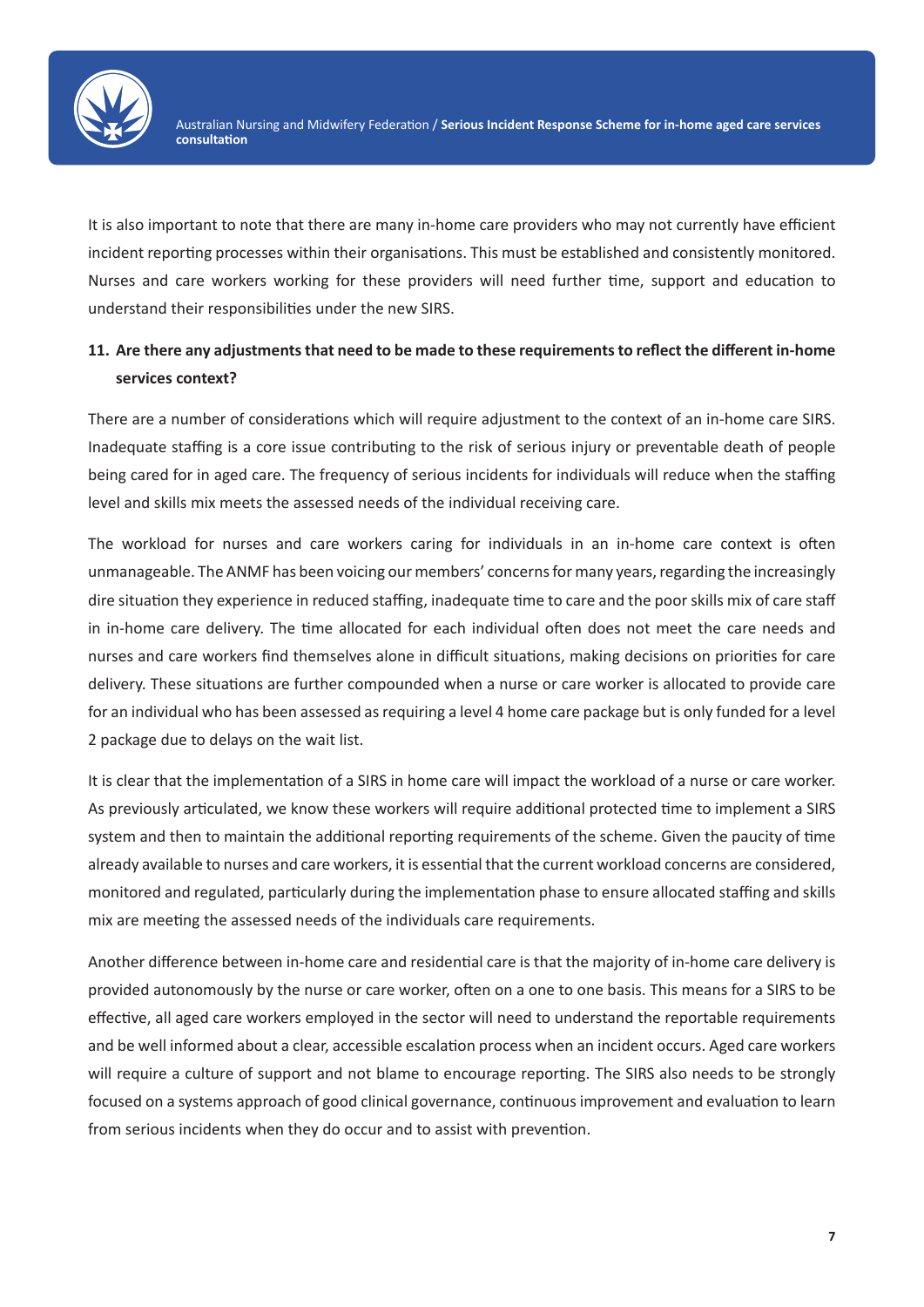

#### **12. Are the requirements for reporting to police and others (as described above) also able to be implemented for in-home services?**

#### Notifying the police

The ANMF supports a consistent approach with the residential care SIRS which would require an in-home care provider to report an incident to the police, where there is reasonable grounds, within 24 hours of becoming aware of an incident.

#### Notifying other persons or bodies

As identified in the consultation paper, there are many existing protections and reporting systems in all jurisdictions that a provider may be required to use to report an incident. Examples of these include the Nursing and Midwifery Board of Australia that regulates nurses and midwives or a state and territory based elder abuse authority such as the NSW Ageing and Disability Commission.

Incidents that occur in an in-home care delivery context may not be the remit of the Commission, such as a health concern impacting a registered health practitioner's practice. It is essential these incidents are reported to the appropriate regulator. Therefore, in-home care providers must be aware of the jurisdictional reporting requirements pertinent to their service. They must also be clear about the expectations of the SIRS for inhome care, identifying when and where to report an incident. Further, the SIRS implementation messaging, should communicate that it is 'better to report, then underreport' and clearly identify the processes that follow a report being made. Creating an environment for providers who are hesitant to make a report to engage with the process is essential.

### **13. Should providers report incidents to police, family or other bodies without the consumer's consent, or should reports only be made with the consumer's consent?**

Registered and enrolled nurses, as regulated health practitioners are required to act in accordance with professional codes and guidelines<sup>5</sup> including mandatory reporting requirements. Nurses are required to make a mandatory notification to the Nursing and Midwifery Board of Australia (NMBA) for four reasons: impairment; intoxication while practicing; significant departure from accepted professional standards; and sexual misconduct.<sup>6</sup> If a SIRS for in-home care mandates individuals receiving care must provide consent before an incident is reported and an individual did not provide consent, this may contradict the reporting requirements for regulated health practitioners.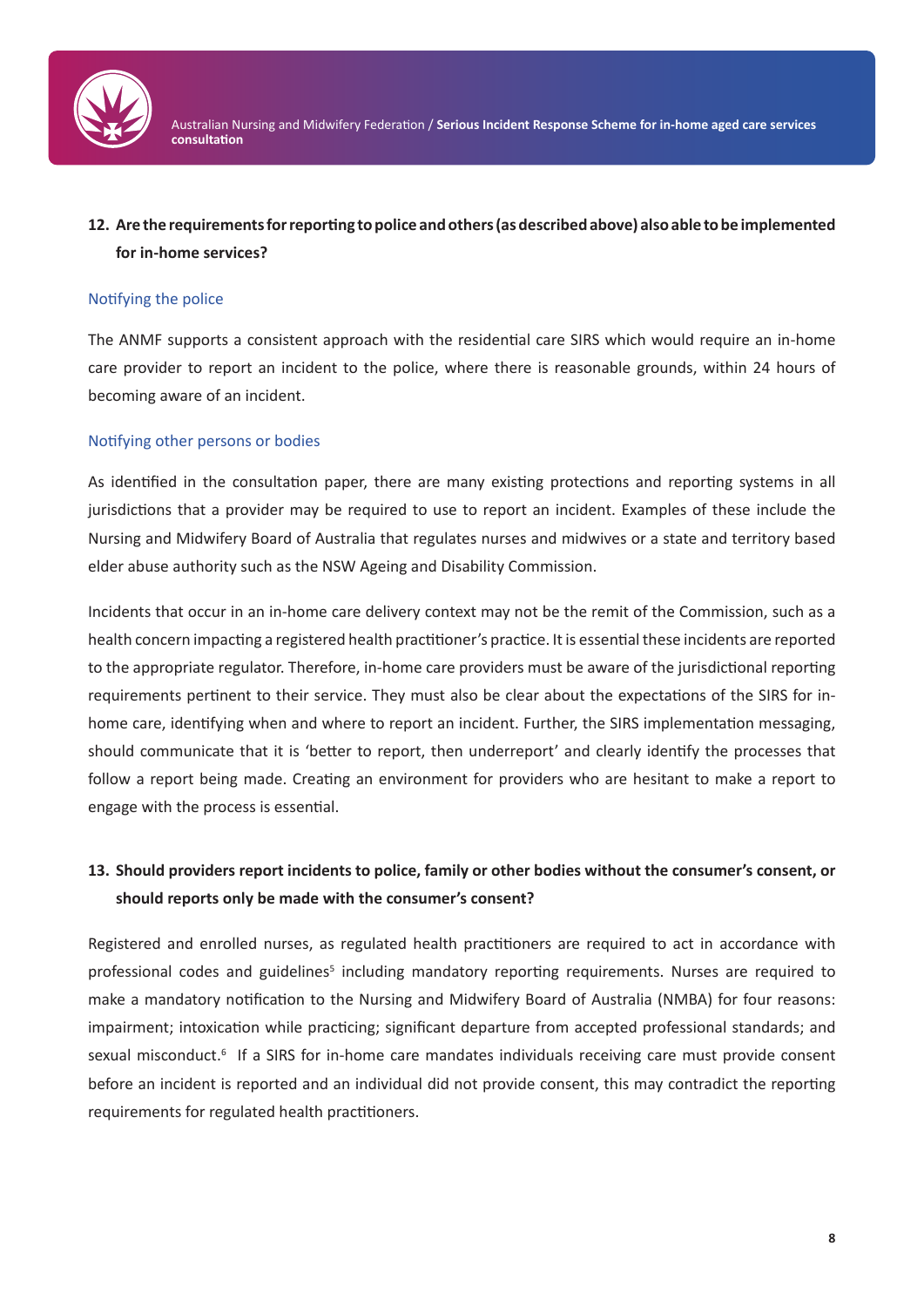

The ANMF supports the importance of a meaningful exchange with individuals receiving care in relation to serious incident reporting. It is essential that consumers are involved and engaged in an incident. However, in cases where gaining a consumer's consent may compromise the safety of the individual or the staff member, or impede any subsequent investigation, advice should be available for nurses and care workers 24 hours a day on the most appropriate course of action.

### **14. Does the different in-home services context mean that there needs to be adjustments to the requirements for notifying the Commission of reportable incidents? If so, what should these adjustments be?**

The ANMF agrees the proposed requirements for in-home care providers should have the same overarching responsibility to notify the Commission of reportable incidents as in residential aged care.

The ANMF also supports the governance structure outlined in the consultation paper which states the following:

*Any person, including staff, who are concerned that the care of a consumer is being compromised, should raise their concerns directly with the provider in the first instance. If a person alerts the provider of a reportable incident, the provider will be responsible for notifying the Commission within the relevant timeframe (commencing from the time that the provider becomes aware of the reportable incident).*

However, in addition to this process, when necessary, both staff members and individuals receiving care should be able to make a report regarding an incident. A number of ANMF members have experienced situations where they believed an incident in residential care has met the criteria to be reported under the established SIRS, however the provider has assessed the incident as not meeting the criteria. This situation can be further compounded for nurses who are required to meet their regulated professional standards. Enabling all parties involved in an incident to have the opportunity to report directly to the Commission provides accessible and transparent reporting.

# **15. Specifically, if a provider suspects or is aware of an allegation about another provider (relating to the care of a consumer to whom both providers deliver services) should that provider be responsible for notifying the other provider, as well as the Commission?**

As an individual can often have a number of providers delivering their care it can become complex with increasing numbers of staff, numbers of providers and even sub-contracted staff and providers. As is widely acknowledged, fragmented care can result in gaps in care provision and confusion of reporting responsibilities which can have serious consequences for an individual's health outcomes.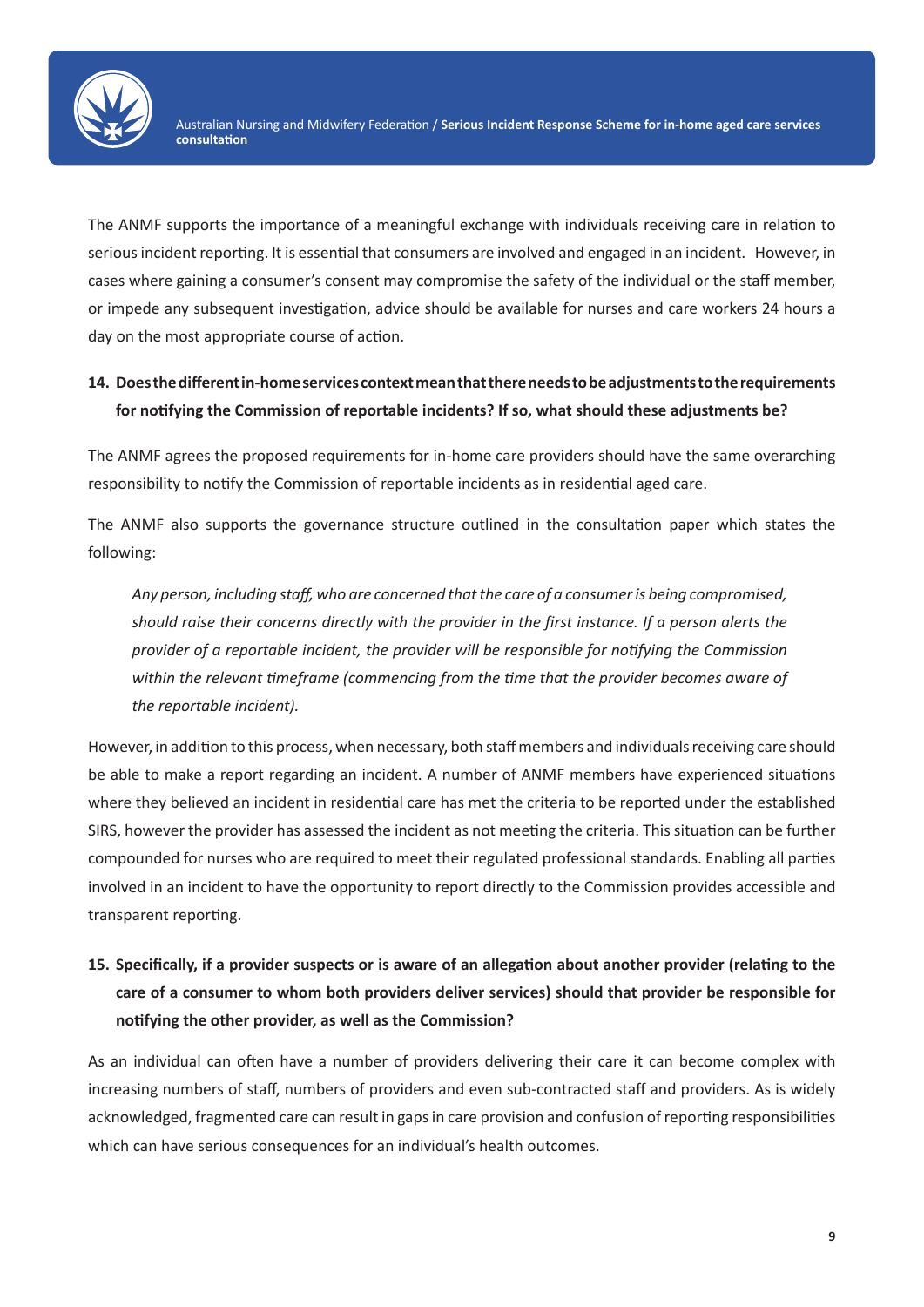

Providers should report if they are aware of an incident that meets the criteria for the SIRS. As discussed earlier, this will also require an established governance process to be in place for the provider to ensure when an incident is identified that it is managed and documented appropriately.

Further, as also outlined earlier in situations where a nurse or care workers making a report may compromise the safety of the individual or the staff member, or impede any subsequent investigation, advice should be available for nurses and care workers 24/7 on the most appropriate course of action.

## **16. Are there other circumstances where the Commission should not be notified of a reportable incident for in-home services?**

The ANMF supports the proposed outlined incidents in the consultation paper which include:

- unreasonable use of force against the consumer;
- unlawful sexual contact, or inappropriate sexual conduct, inflicted on the consumer;
- psychological or emotional abuse of the consumer;
- unexpected death of the consumer;
- stealing from, or financial coercion of, the consumer by a staff member of the provider;
- neglect of the consumer;
- inappropriate use of restrictive practices in relation to the consumer; and
- unexplained absence of the consumer from the care of the provider.

These incidents are consistent with the residential SIRS and at this stage of the consultation there are no further additions recommended.

### **17. Is the definition of unreasonable use of force equally applicable in the in-home services context? If not, what adjustments are required and why?**

#### **Proposed definition:**

*Unreasonable use of force against consumer includes conduct ranging from a deliberate and violent physical attack to use of unwarranted physical force.*

The consultation paper proposes the definition for unreasonable use of force used in the established SIRS for residential care is also used in in-home care. The ANMF supports the use of this definition for consistency across residential and in-home care.

It is important to note however, when an incident of unreasonable use of force is being assessed by the provider and the Commission, it is essential that all contributing factors to the incident are considered.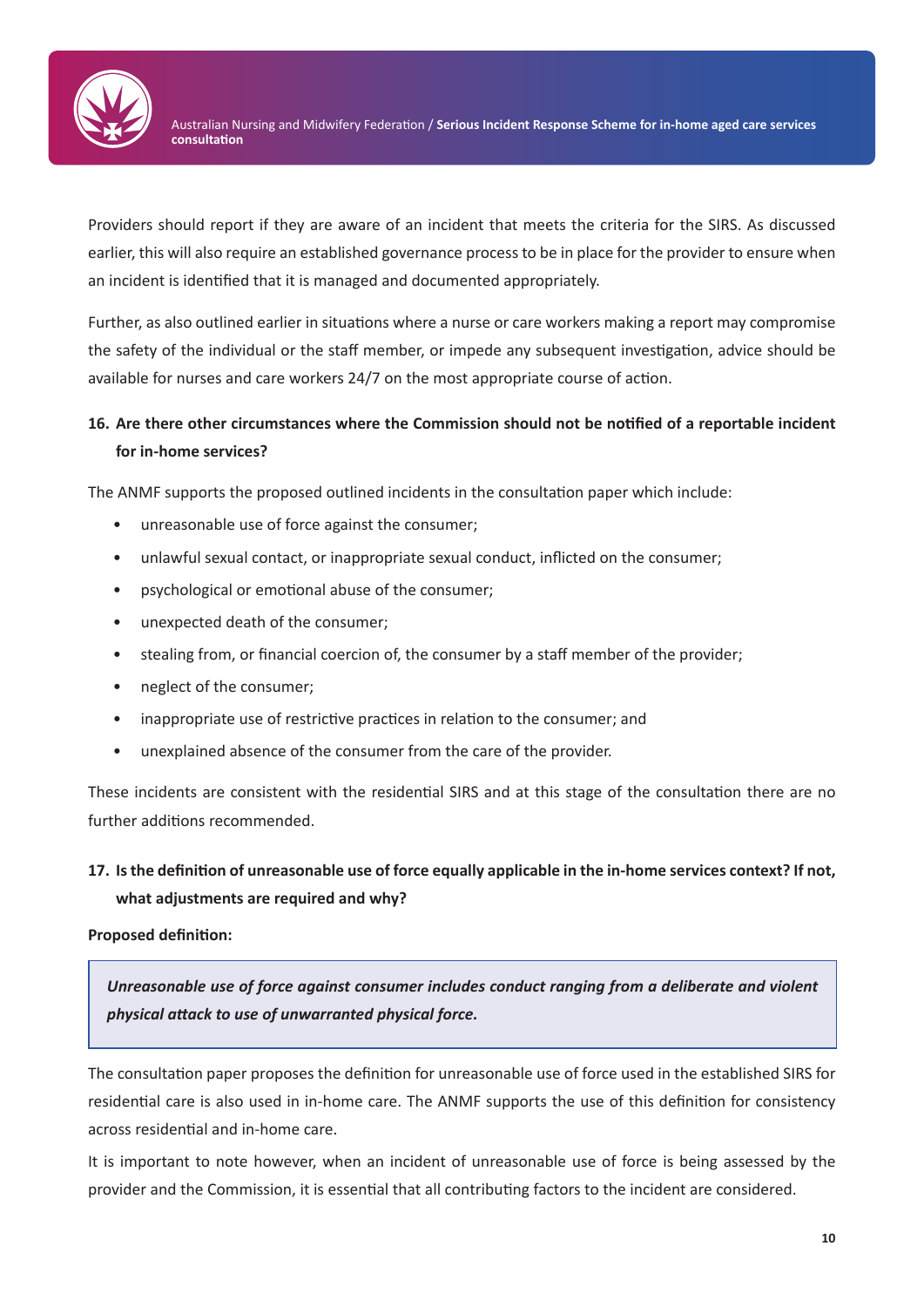

High workloads impact on a worker's ability to provide care in an unhurried manner, which in turn, can increase the potential risk of rough handling reports. Some cases arise where a worker, with an unrealistic workload, may provide care that could be perceived to be rushed, resulting in an allegation of unreasonable use of force. Whilst acknowledging unreasonable use of force is never acceptable, the system impact on the staff member's care delivery must be considered and recognised as a contributory factor to the incident. Serious incident reporting must include the context and space in which the incident occurred, who was present, the staff member's report of the incident and the staffing levels. These factors are essential to fully understand a serious incident and acknowledge that accountability does not rest solely on the staff member involved but also the provider. Without this context, meaningful systemic change cannot occur to prevent the incident from recurring.

**18. Is the definition of unlawful sexual conduct and inappropriate sexual conduct equally applicable in the in-home services context? If not, what adjustments are required and why?**

**Proposed definition:** 

*Unlawful sexual contact, or inappropriate sexual conduct, inflicted on the consumer includes:*

*If the contact or conduct is inflicted by a staff member or other person providing care on behalf of the provider (such as a volunteer), the following:*

- *• any conduct or contact of a sexual nature inflicted on the consumer, including (without limitation) sexual assault, an act of indecency or sharing of an intimate image of the consumer; or*
- *• any touching of the consumer's genital area, anal area or breast in circumstances where this is not necessary to provide care or services to the consumer;*
- *• any non-consensual contact or conduct of a sexual nature, including (without limitation) sexual assault, an act of indecency, or sharing of an intimate image of the consumer; and*
- *• engaging in conduct relating to the consumer with the intention of making it easier to procure the consumer to engage in sexual contact or conduct.*

*However, this does not include consensual contact or conduct of a sexual nature between a consumer and a person who is not a staff member, including another consumer, or a volunteer providing care on behalf of the provider (other than when that person is providing care or services).*

The ANMF agrees with the proposed definition for unlawful sexual conduct and inappropriate sexual conduct for the residential care SIRS being used for in-home care.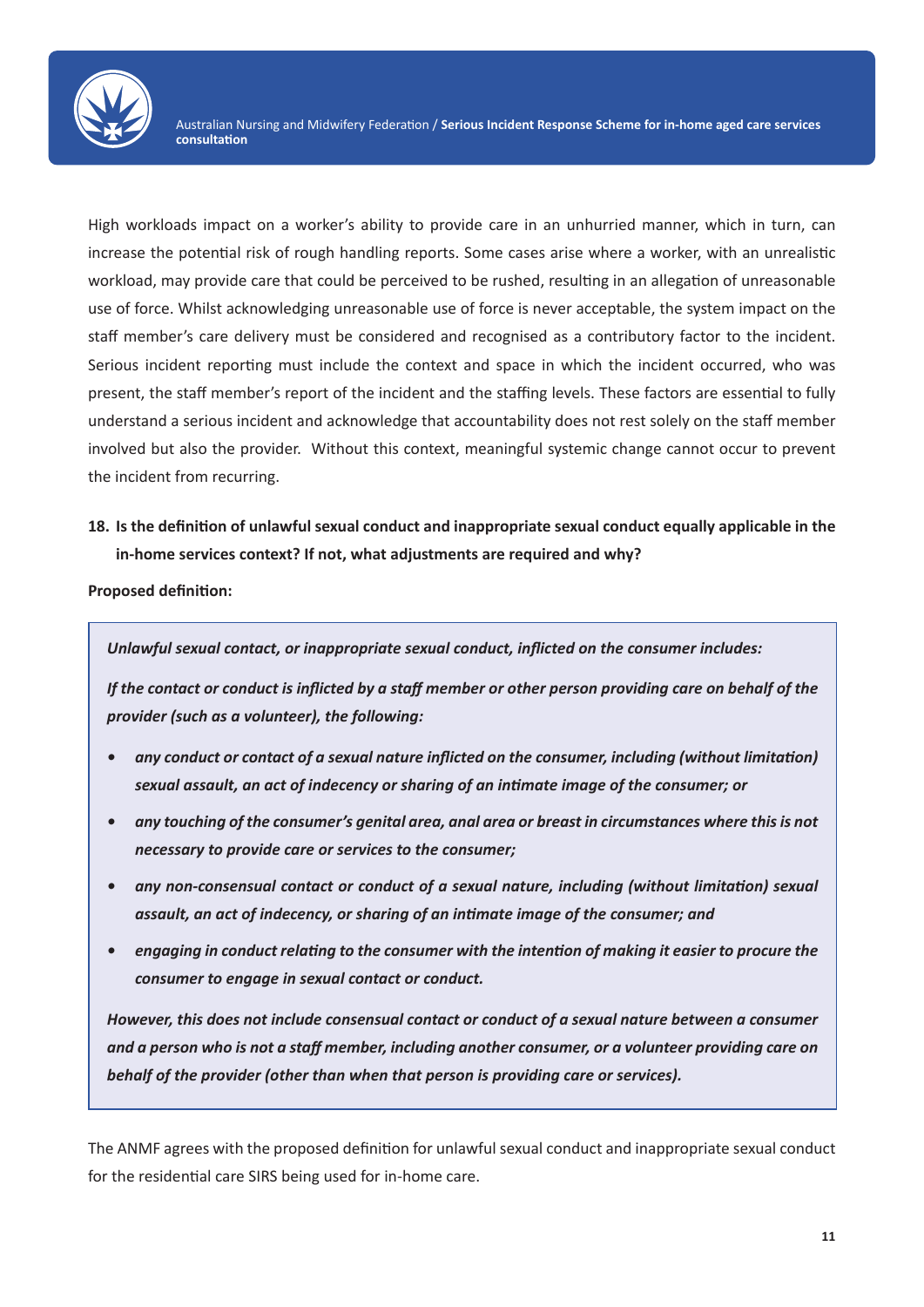

**19. Is the definition of psychological or emotional abuse equally applicable in the in-home services context? If not, what adjustments are required and why?**

#### **Proposed definition:**

*Psychological or emotional abuse of a consumer includes conduct that has caused, or could reasonably be expected to have caused, the consumer psychological or emotional distress.*

*Conduct that is psychological or emotional abuse includes:*

- *• taunting, bullying, harassment or intimidations; threats of maltreatment or retribution, including in relation to making complaints;*
- *• humiliation;*
- *• unreasonable refusal to interact with the consumer or acknowledge the consumer's presence;*
- *• unreasonable restriction of the consumer's ability to engage socially or otherwise interact with people; or*
- *• repetitive conduct or contact which does not constitute unreasonable use of force but the repetition of which:*
	- *o has caused the consumer psychological or emotional distress; or*
	- *o could reasonably have caused a consumer psychological or emotional distress.*

The proposed definition of psychological or emotional abuse used for the residential care SIRS is supported by the ANMF for use in the SIRS for in-home care.

**20. Should 'unexpected death' be a reportable incident under the SIRS for in-home aged care services? If so, does the in-home services context necessitate adjustments to the proposed definition of 'unexpected death'? If so what and why?**

#### **Proposed definition:**

*Unexpected death of the consumer includes death in circumstances where:*

- *• reasonable steps were not taken by the provider to prevent the death; or*
- *• the death is the result of:*
	- *o care or services provided by the provider; or*
	- *o a failure of the provider to provide care or services.*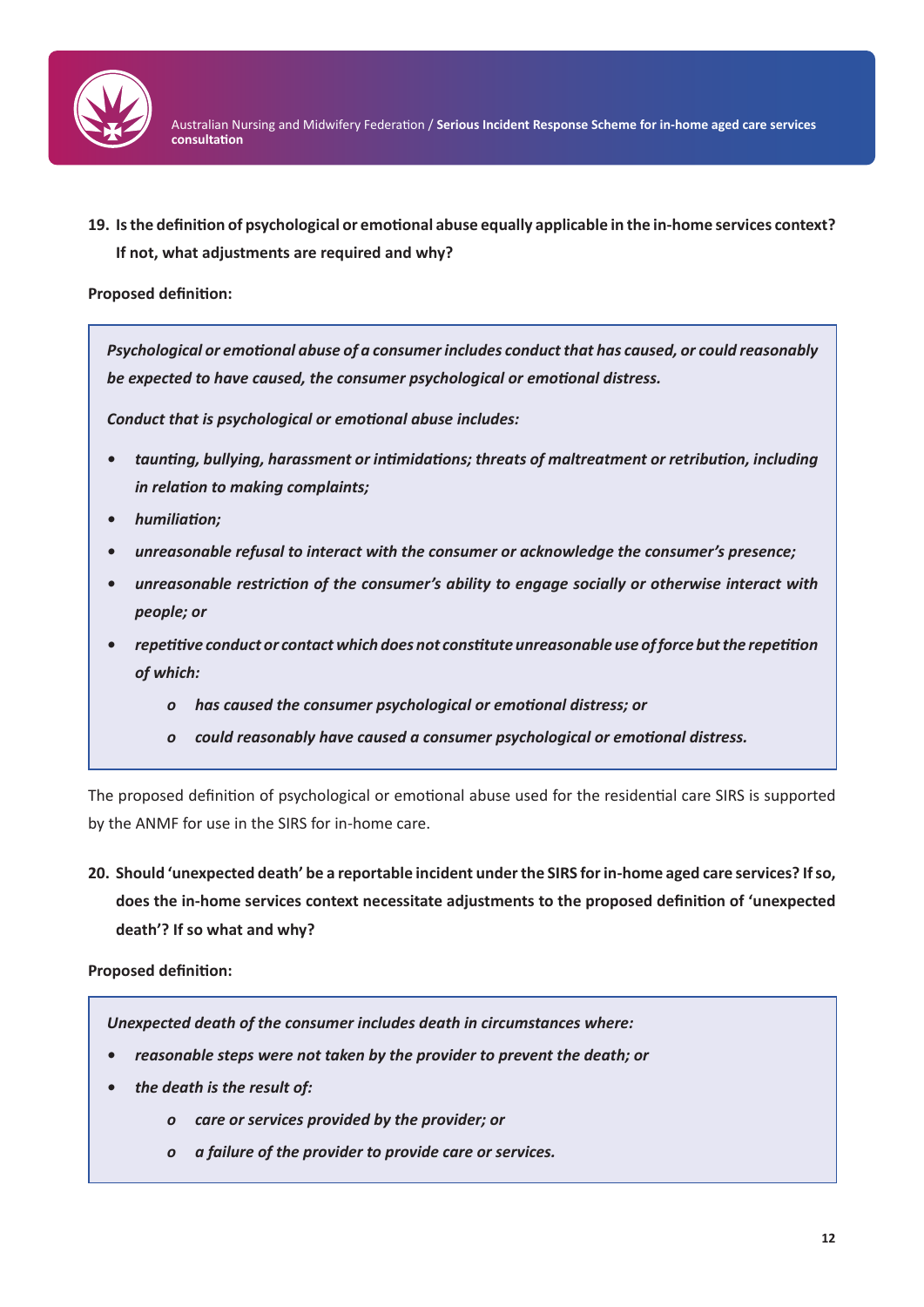

As individuals receiving care live independently within their own home and 24 hour care delivery is not provided, unlike in residential care, it is reasonable that this definition of reporting is adjusted to be consistent with the context of care delivery.

Care delivery in this setting may not be holistic in its approach and a provider, along with other providers, may only be delivering and understand a portion of the package of care being delivered. It therefore may be problematic for a provider or individual reporter to determine an unexpected death in the timeframe required.

However, the ANMF does believe it is important to include unexplained death within the SIRS and the proposed definition should be expanded to include an unexpected death when the death has occurred during care delivery and/or if the unexpected death has been reported to the Coroner.

**21. Is the definition of 'stealing or financial coercion by a staff member' equally applicable in the in-home services context? If not, what adjustments are required and why?**

**Proposed definition:**

*Stealing from, or financial coercion of, the consumer by a staff member of the provider includes stealing from the consumer by a staff member of the provider; or*

*Conduct by a staff member of the provider that is coercive or deceptive in relation to the consumer's financial affairs, or unreasonably controls the financial affairs of the consumer.*

The proposed definition of stealing or financial coercion by a staff member outlined in the consultation paper requires amendment to include an in-home care approved provider. The assumption that stealing or financial coercion is the remit of a staff member excludes the circumstance where a provider might be responsible for this action. This is a loophole both in the existing residential care SIRS and in the proposed in-home care application. The ANMF recommends this is re-worded to acknowledge the possibility of an approved provider also committing these offences, for example charging for additional services fraudulently or not providing a service due to poor scheduling of staff. Including the following statement in the definition would provide better safeguards and clearer advice:

*Stealing from, or financial coercion of, the consumer by a staff member of a provider or an approved provider includes stealing from the consumer by a staff member of the provider or by an approved provider; or*

*Conduct by a staff member of the provider or an approved provider that is coercive or deceptive in relation to the consumer's financial affairs, or unreasonably controls the financial affairs of the consumer.*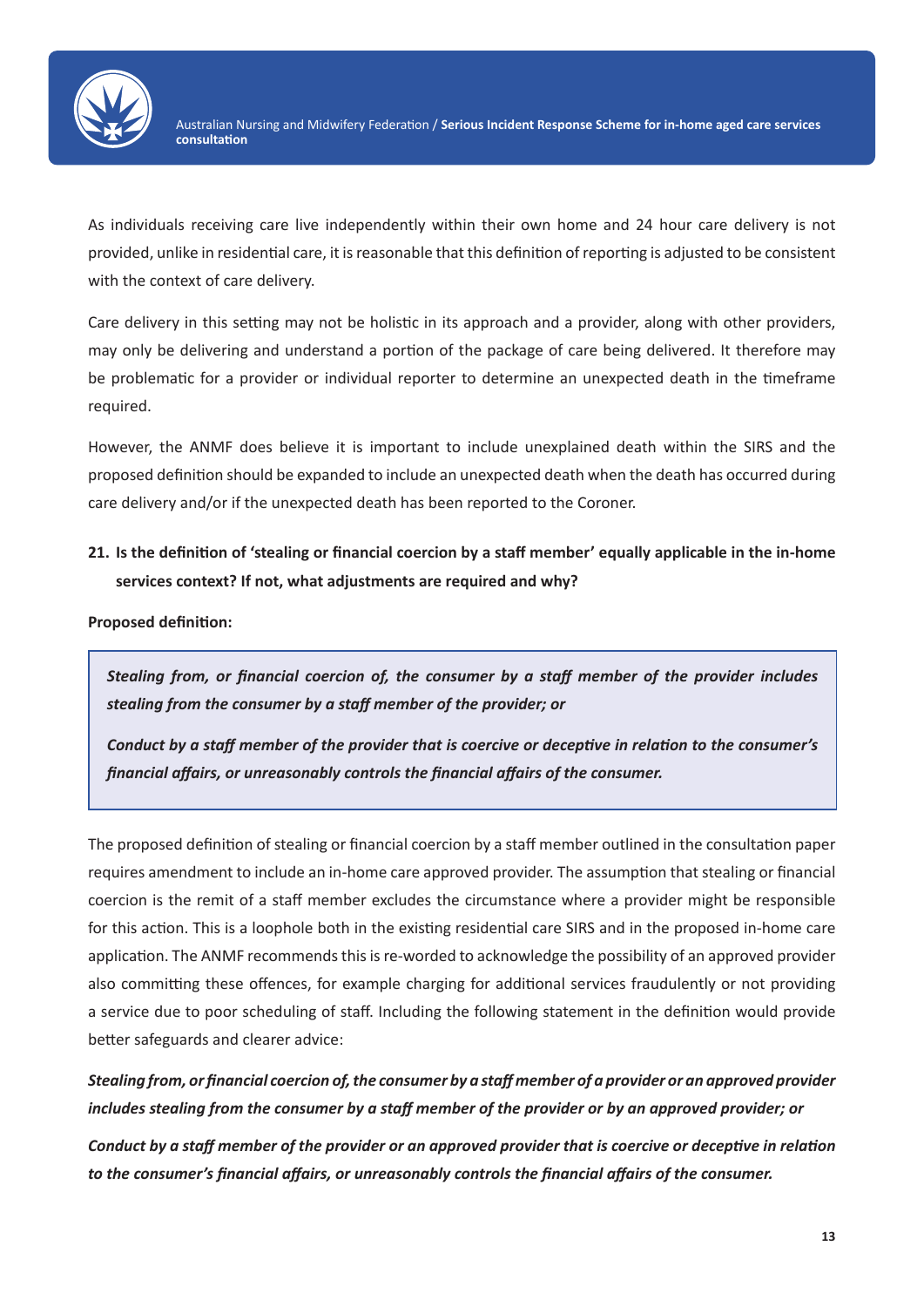

**22. Should the definition of 'neglect' be clarified by including reference to the impact on the consumer? If so, should this adjustment also be made in relation to SIRS residential aged care? Is there anything else about the in-home services context that would require adjustment to the proposed definition of 'neglect'? If so, what and why?**

**Proposed definition:**

*Neglect of a consumer includes:*

- *• a breach of duty of care owed by the provider, or a staff member of the provider, to the consumer, or*
- *• a gross breach of professional standards by a staff member of a provider providing care or services to the consumer.*

As stated earlier in the submission the Royal Commission into Aged Care Quality and Safety, *Final Report: Care Dignity and Respect* outlined that there is an unacceptably high level of neglect and abuse in aged care.7 The report also identified that the SIRS must protect people receiving care from harm and ensure providers respond appropriately to incidents.<sup>8</sup> Therefore the ANMF agrees with the proposed definition.

Safe staffing levels are obviously included in this definition, as a breach of duty of care must include unsafe staffing levels, unsafe time to care and an unsafe skills mix. The provision of safe staffing and skills mix in aged care is intrinsically linked to safety and protection against neglect. Providing assessed nursing and personal care requirements for older people takes time, resources and expertise. Often cases of neglect, or missed care, arise where a worker is operating within unreasonable workloads. ANMF members report that care is often compromised due to unsafe staffing levels and insufficient time to provide effective, evidence-based care required for optimal outcomes. This is organisational neglect and a factor which is outside the individual control of workers providing in in-home care.<sup>9</sup> Therefore, unsafe staffing levels must be reported to and regulated by the Commission as critical elements of both the residential aged care and in-home care SIRS in the section of neglect.

Further, there need to be clear parameters regarding an approved provider agreeing to deliver care to a consumer when they know they are not able to provide the level of care required. When this occurs, it is important that staff are not then blamed for neglect of not delivering care, when it is known that the assessed care needs of the consumer is far higher. For example, offering and providing a level 2 in-home care package when they know the consumer is assessed as requiring a level 4 in-home care package.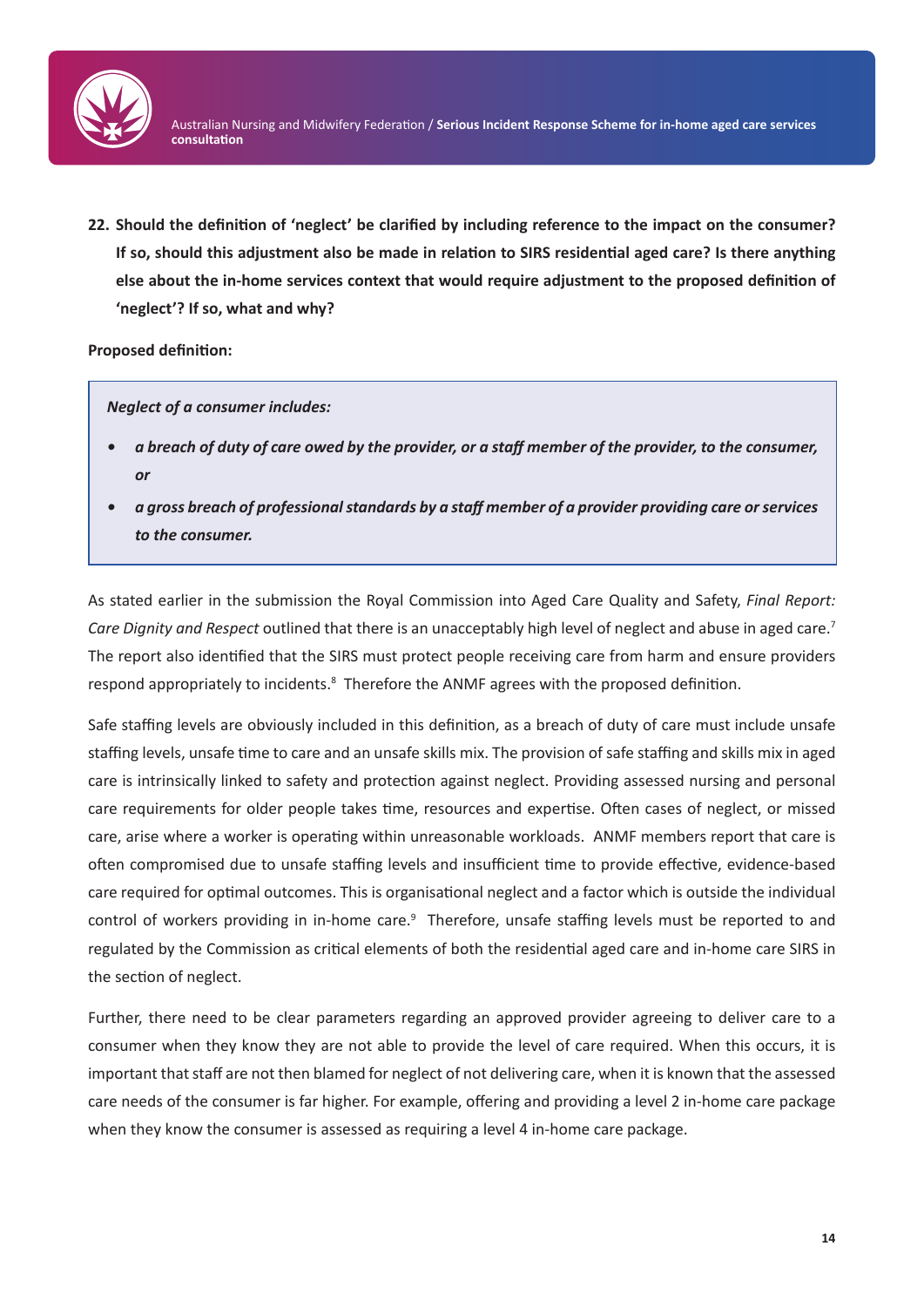

The ANMF does not support the proposed definition being adjusted to include reference to the impact on the consumer. All incidents of neglect meeting the outlined definition need to be reported to the Commission to ensure, as the Royal Commission into Aged Care Quality and Safety's Final Report outlines, there is a requirement for oversight to ensure providers respond appropriately to serious incidents. Further, it is essential that data is collected on incidents of neglect to ensure it is monitored and that data-informed policy and care delivery can follow.

**23. Should inappropriate use of restrictive practices be a reportable incident under the SIRS for in-home aged care services? If so, how should the existing definition in residential aged care be applied for inhome services (noting that the current definition is linked to obligations on providers in residential aged care that do not apply to in-home services)? Could inappropriate use of restrictive practices for in-home services instead be reported under a different category of reportable incident?**

The ANMF has raised concerns about restrictive practices in aged care over a number of decades. The Royal Commission into Aged Care Quality and Safety, Final Report: Care Dignity and Respect reinforces these concerns, and states 'restrictive practices have been identified as a problem in aged care in Australia for more than 20 years'.<sup>10</sup>

Although, there has been a number of initiatives being implemented in residential care attempting to improve the inappropriate use of restrictive practices, the in-home care sector has not had the same focus. People have the right to be treated with respect and dignity irrespective of the context of care delivery. Use of restrictive practices is unacceptable and the in-home care sector, like the residential sector, needs support and tools to enable individual's receiving care to be free from abuse and harm. Data on incidents of restrictive practices in in-home care is poor. To inform care delivery and change this care, data relating specifically to restrictive practices needs to be collected, monitored and analysed. The ANMF therefore supports the inclusion of restrictive practices being identified as a standalone category.

The current definition in the residential care SIRS for inappropriate physical or chemical restraint is: where physical or chemical restraint is used without prior consent or without notifying the consumer's representative as soon as practicable; where physical restraint is used in a non-emergency situation; or when a provider issues a drug to a consumer to influence their behaviour as a form of chemical restraint.<sup>11</sup>

This definition is supported by the ANMF, noting that it will need to be applied in the context of in-home care delivery.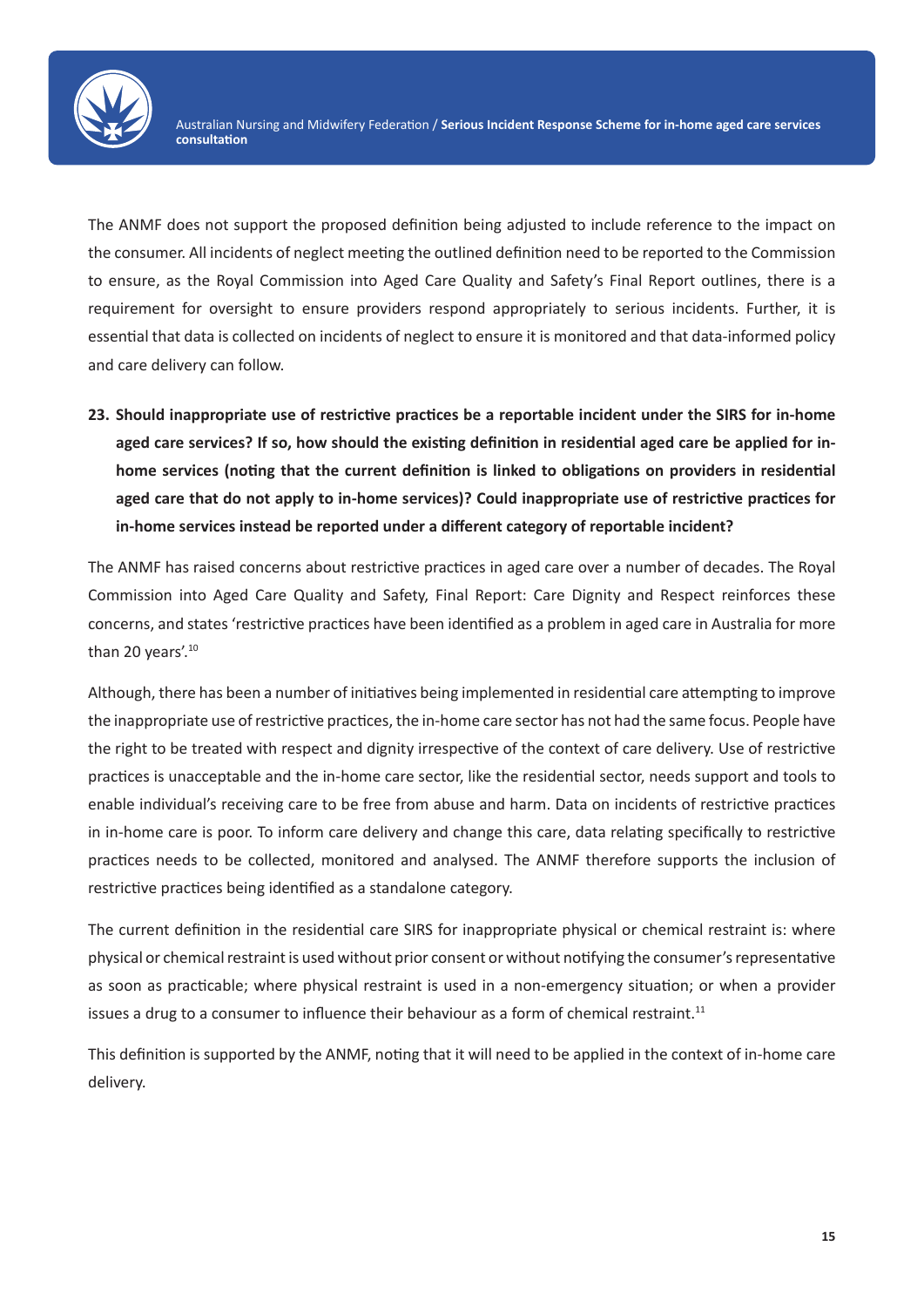

**24. Is the 'reasonable ground to report the absence to police' threshold appropriate for the in-home services context? Should the definition be revised in the in-home services context and if so, how? Should this only be a reportable incident for certain in-home services that do not operate in the consumer's home (for example cottage respite, community transport and outing services)?**

The ANMF does not support the inclusion of unexplained absence as part of the SIRS for individuals receiving in-home care, as they have the right to be at home or not. It is common for individuals to be absent for in inhome care services due to scheduling conflicts and the ANMF would caution against automatic reporting of these incidents to the Commission due to the frequency in which they may occur. There needs to be a balance between detecting serious incidents and onerous reporting without an outcome.

However, it is essential that in-home providers have clear governance processes in place to ensure people's safety and wellbeing if there is an unexplained absence. An emphasis on safety must be paramount and escalation processes must be in place. Advice should also be available for nurses and care workers 24 hours a day on the most appropriate course of action when they require decision support.

**25. Should tiered reporting categories be adopted under a SIRS for in-home aged care services? If yes, should the reporting timeframe remain 24 hours for priority 1 reportable incidents? If no, should all incidents be reported within 24 hours if tiered reporting were removed? If not, what other timeframe would you suggest and why?**

Tiered reporting categories are not supported. As the SIRS is being established to protect individuals receiving care from harm and to ensure providers respond appropriately to incidents of abuse and neglect, it is important that providers continue to report these serious incidents within a short timeframe of 24 hours.

It should be noted that in-home care is delivered 24/7, not just 9am to 5pm and as acuity rises among individuals receiving care the amount of out of hours in-home care delivered will inevitably rise. With this increased acuity, vulnerability will also be raised as will the need to ensure a timely system to respond when incidents of concern are identified.

A 24 hour reporting requirement will also enable data to be collected in a timely manner providing a clear picture of serious incidents occurring across in-home care. If reporting is limited then the sector remains unaware of the risks occurring. As more data is collected and there is transparency of these incidents, the reporting timeframes can be adjusted.

Additionally, to assist with implementation and understanding of the SIRS a single reporting timeframe is preferable to reduce confusion.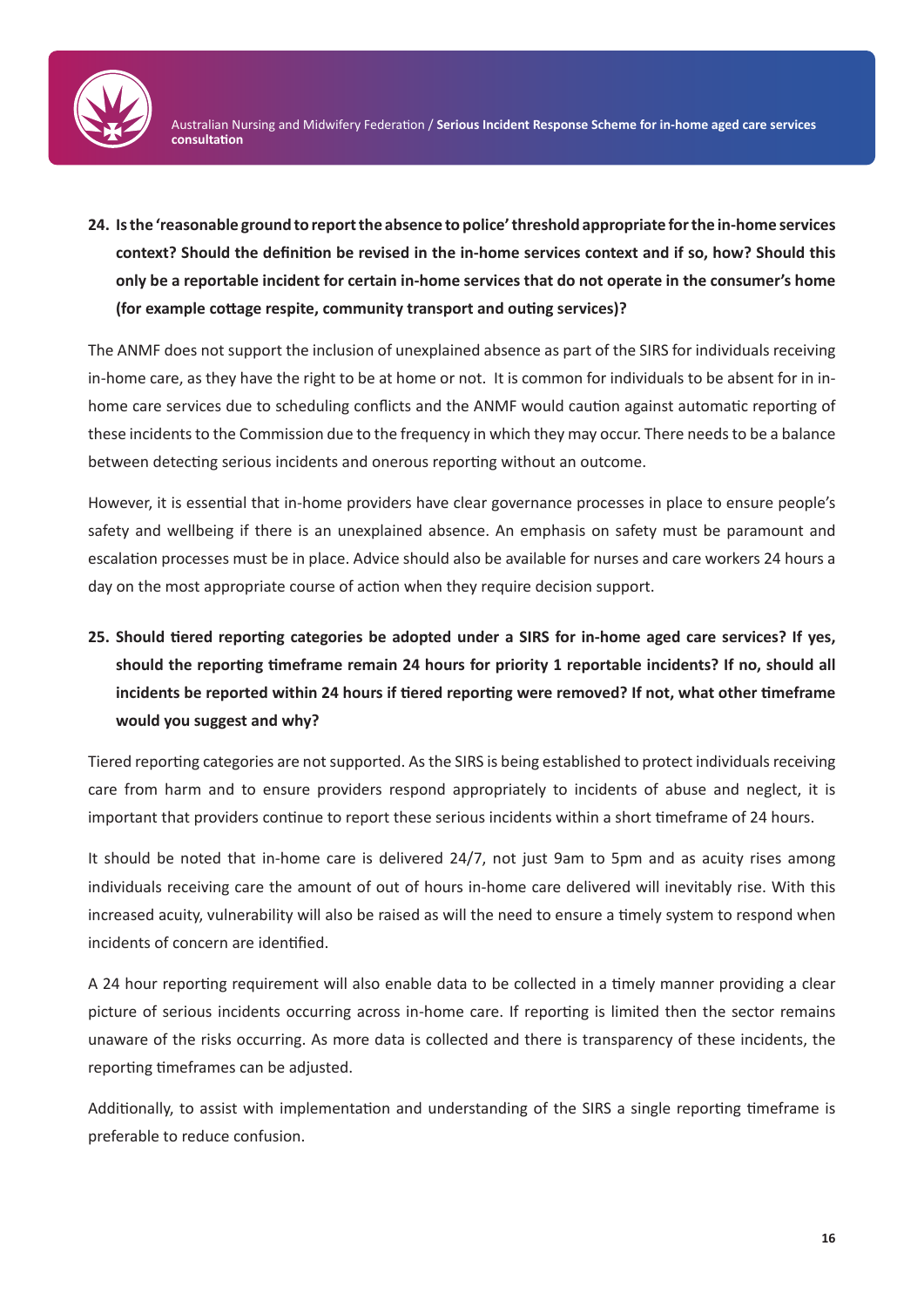

**26. Are there any other matters you would like to raise in relation to the design or operation of the SIRS for in home aged care services?**

The ANMF does not have any additional comments.

# **CONCLUSION**

Thank you for this opportunity to provide feedback on the consultation for the Serious Incident Response Scheme for Commonwealth funded in-home aged care services. The ANMF is committed to processes that enhance and improve the care and safety for individuals receiving aged care services. The SIRS introduced into in-home care must provide a requirement to ensure additional staff time to complete the reporting requirements and ensure these further reporting requirements do not take the nurse or care worker away from their direct care responsibilities. Further, education for nurses and care workers about the new system for reporting is essential to the success of the scheme and more importantly to ensuring safety of older people. The ANMF looks forward to being involved in the next phase of the consultation for the SIRS for inhome care.